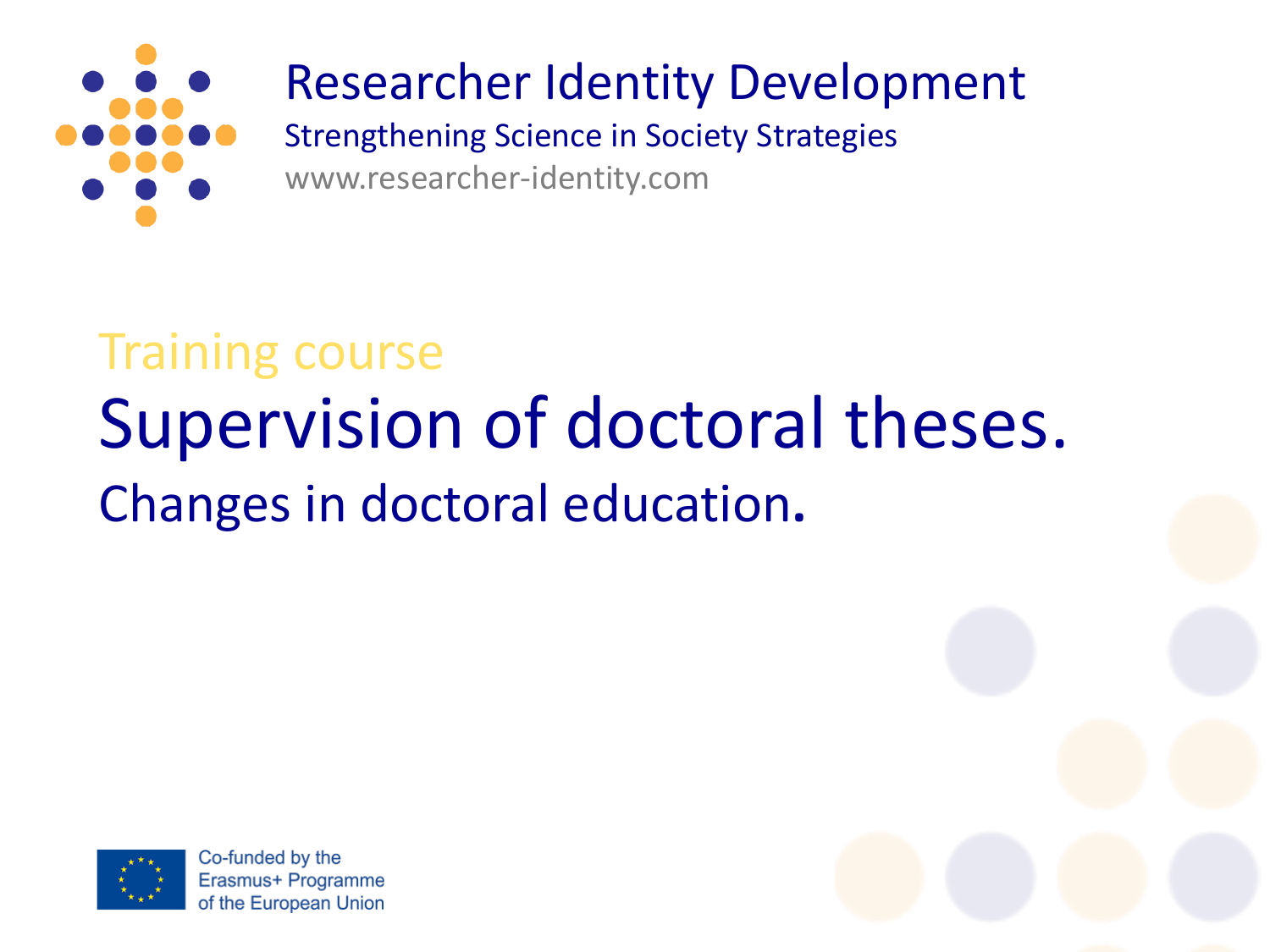## Welcome

- Why is a course aimed at supervisors?
- Starting point:
	- International research on *doctoral supervision*
	- Our research:
		- FINS: [www.fins-ridss.com](http://www.fins-ridss.com)
		- REDES: [www.redes-id.com/cuestionari](http://www.redes-id.com/cuestionari)
		- RID-SSISS:<https://www.researcher-identity.com/>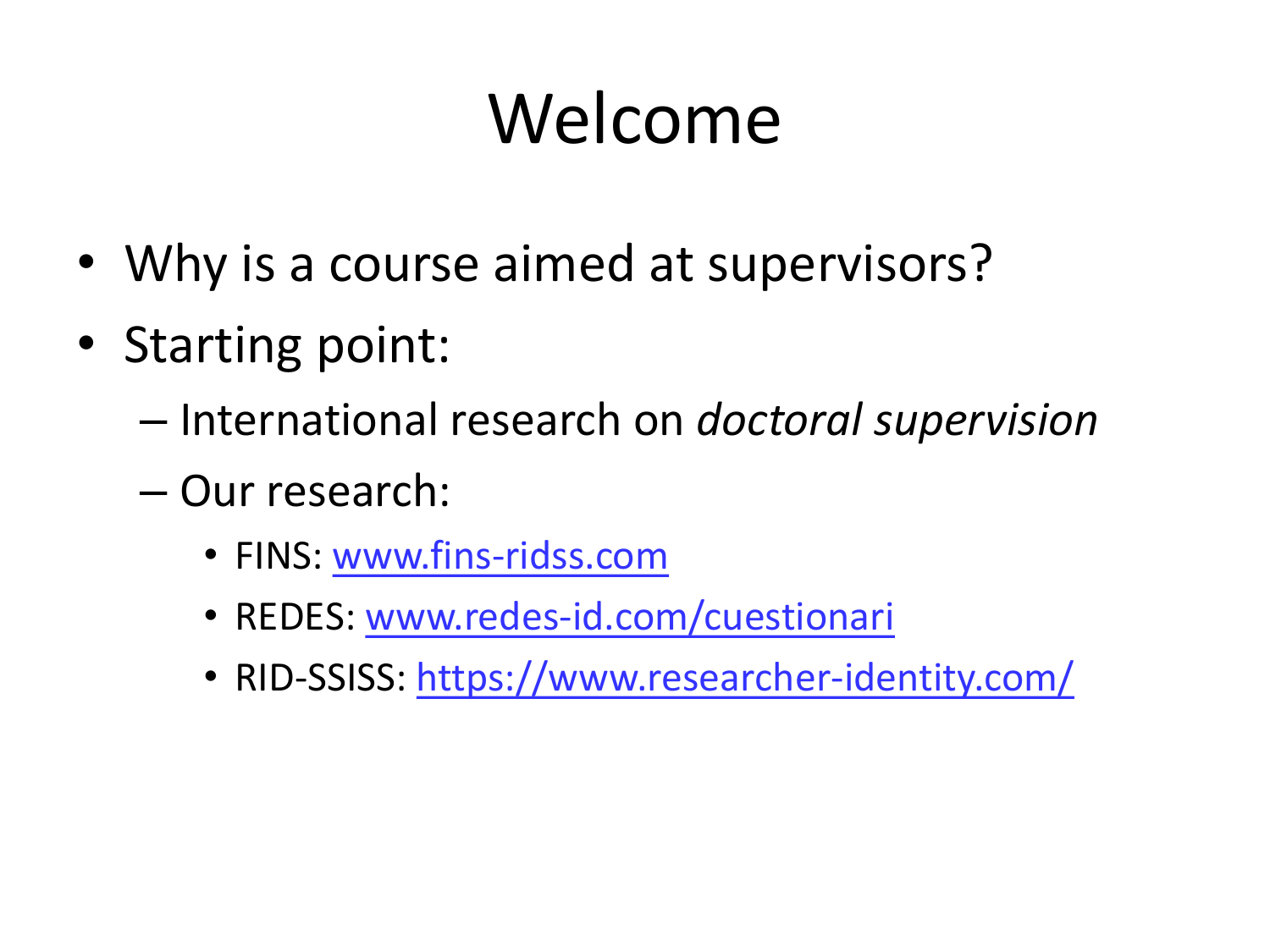### Workshop contents

- 1. Our experiences as supervisors: initial picture
- 2. The doctorate: a very special journey
- 3. PhD students of the 21st century
- 4. Doctoral supervisors of the 21st century
- 5. Strategies for a successful journey
- 6. Most frequent incidents and difficulties: coping strategies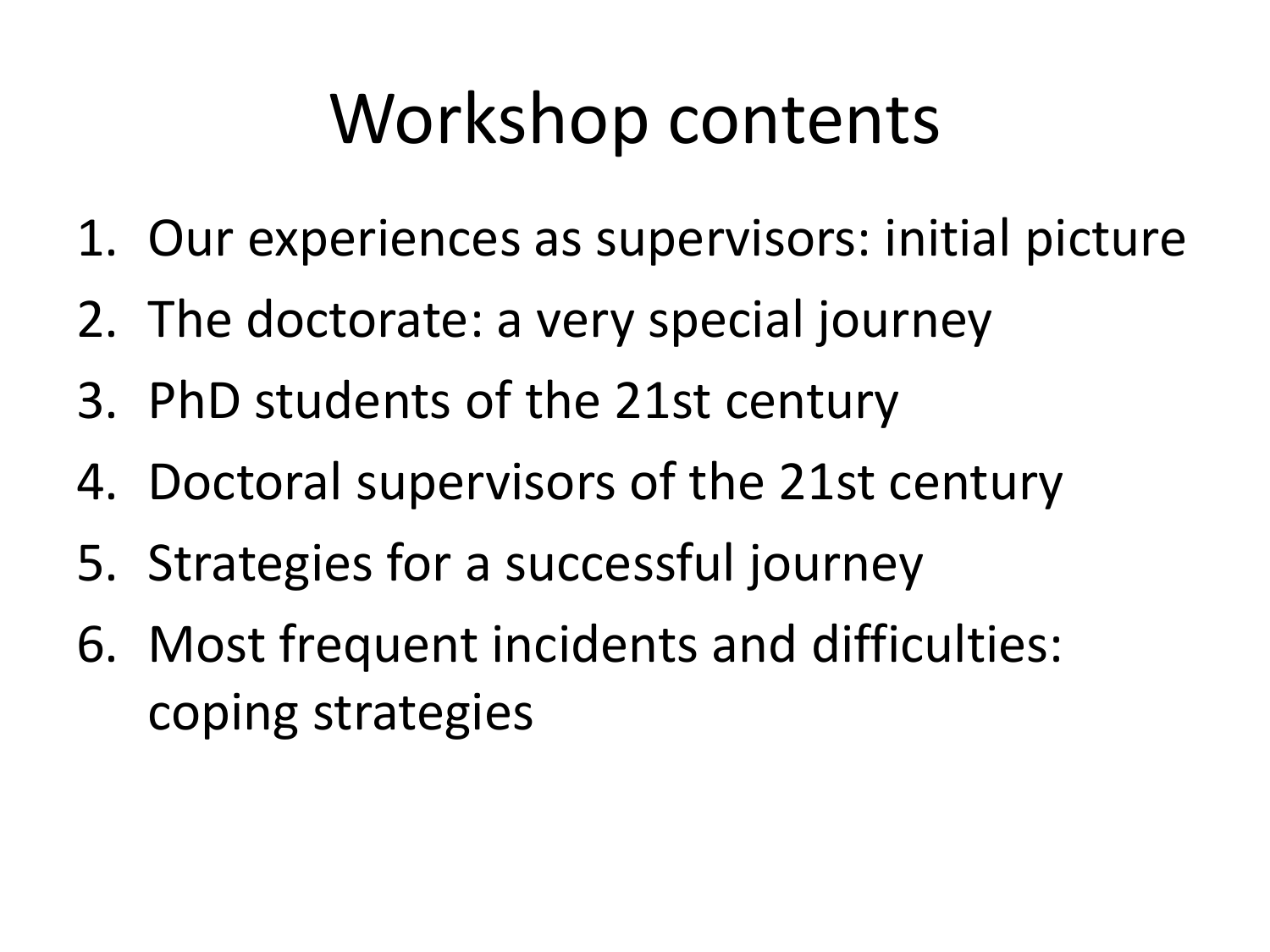## Initial picture



www.phdcomics.com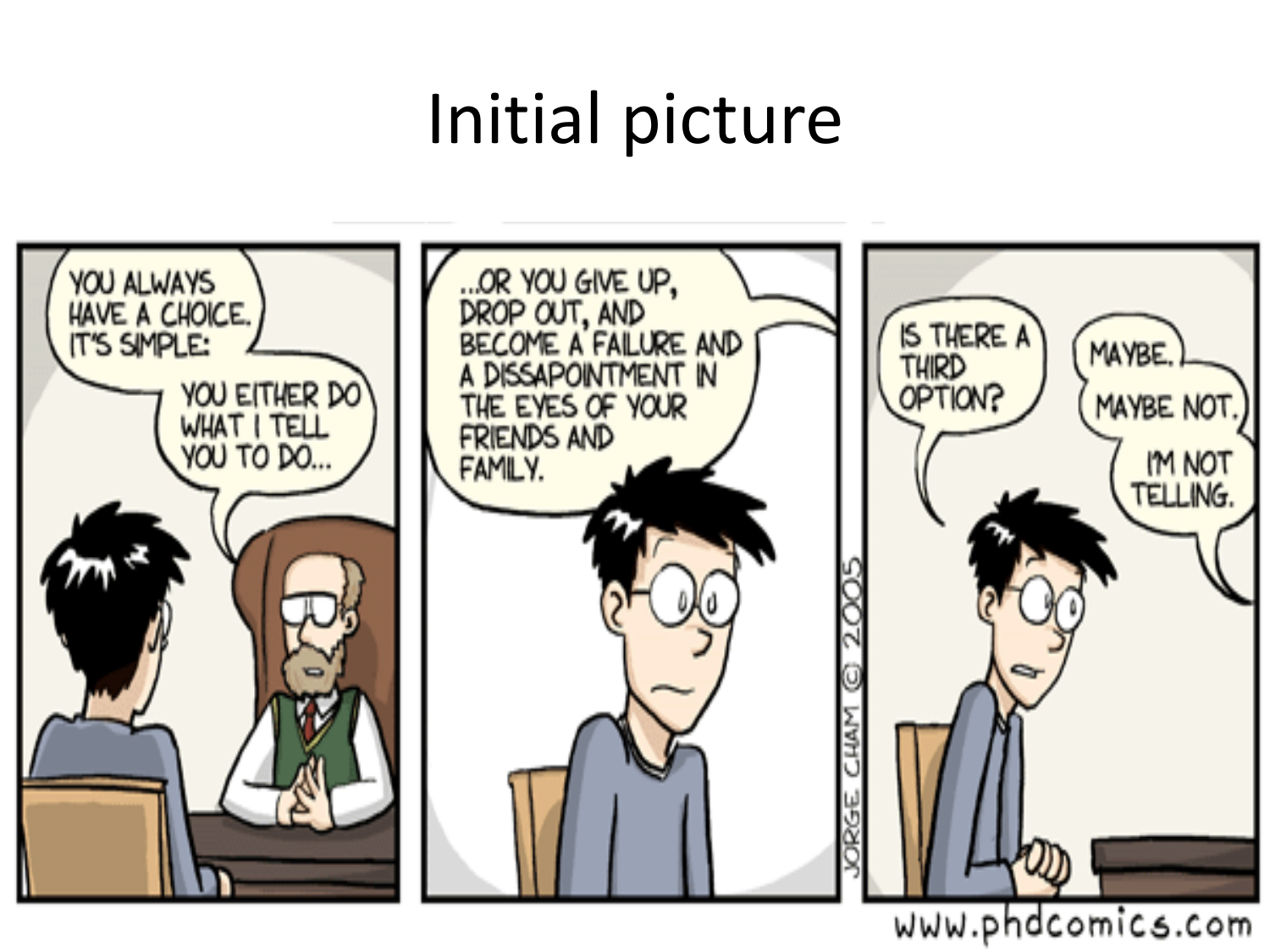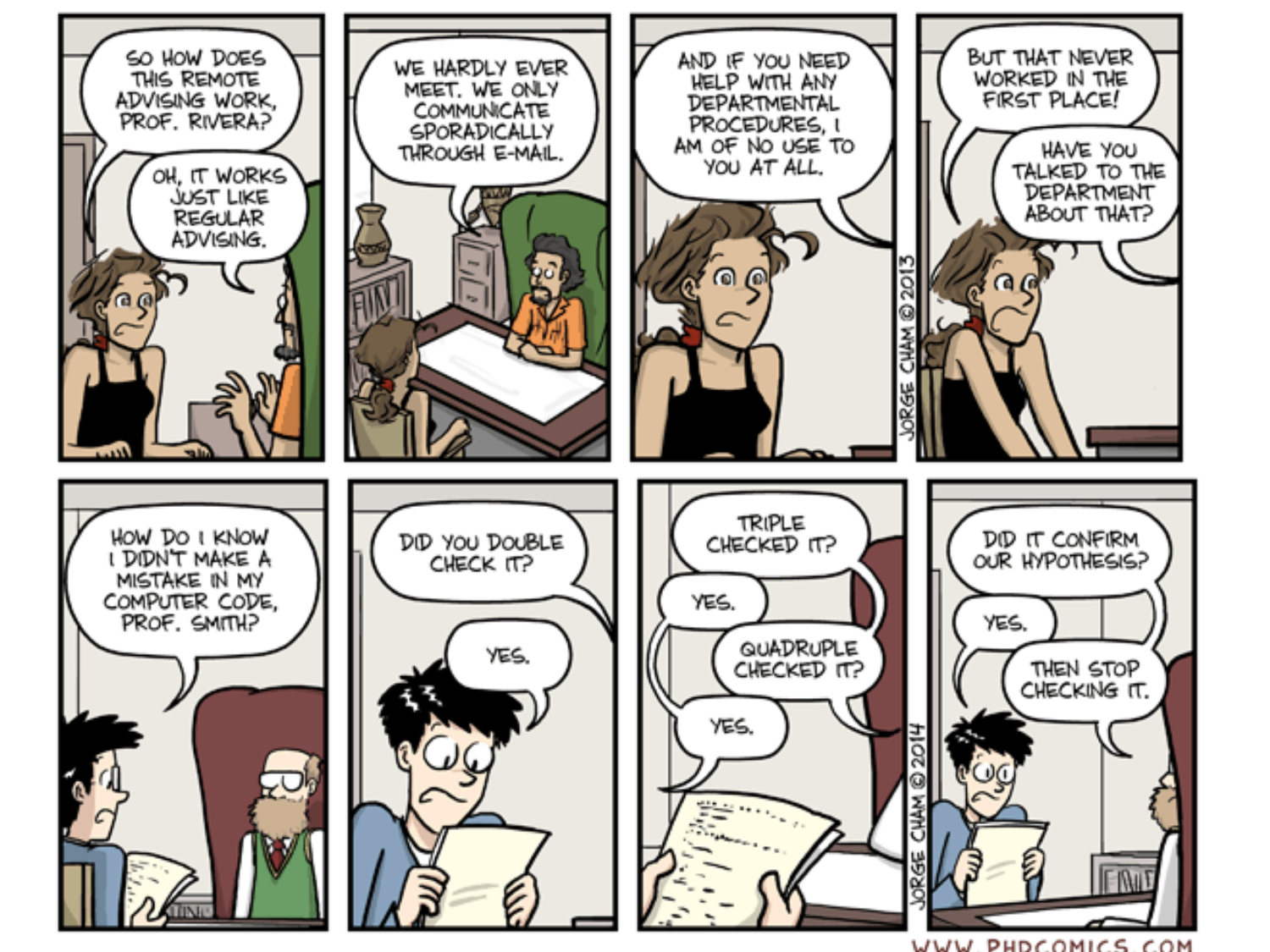### **Initial picture** Discipline

#### Results of an initial questionnaire (n=12)  $\frac{8\%}{100}$   $\frac{9\%}{100}$

Have you or are you supervisin any doctoral thesis?







#### How long have you been supervising doctoral theses?

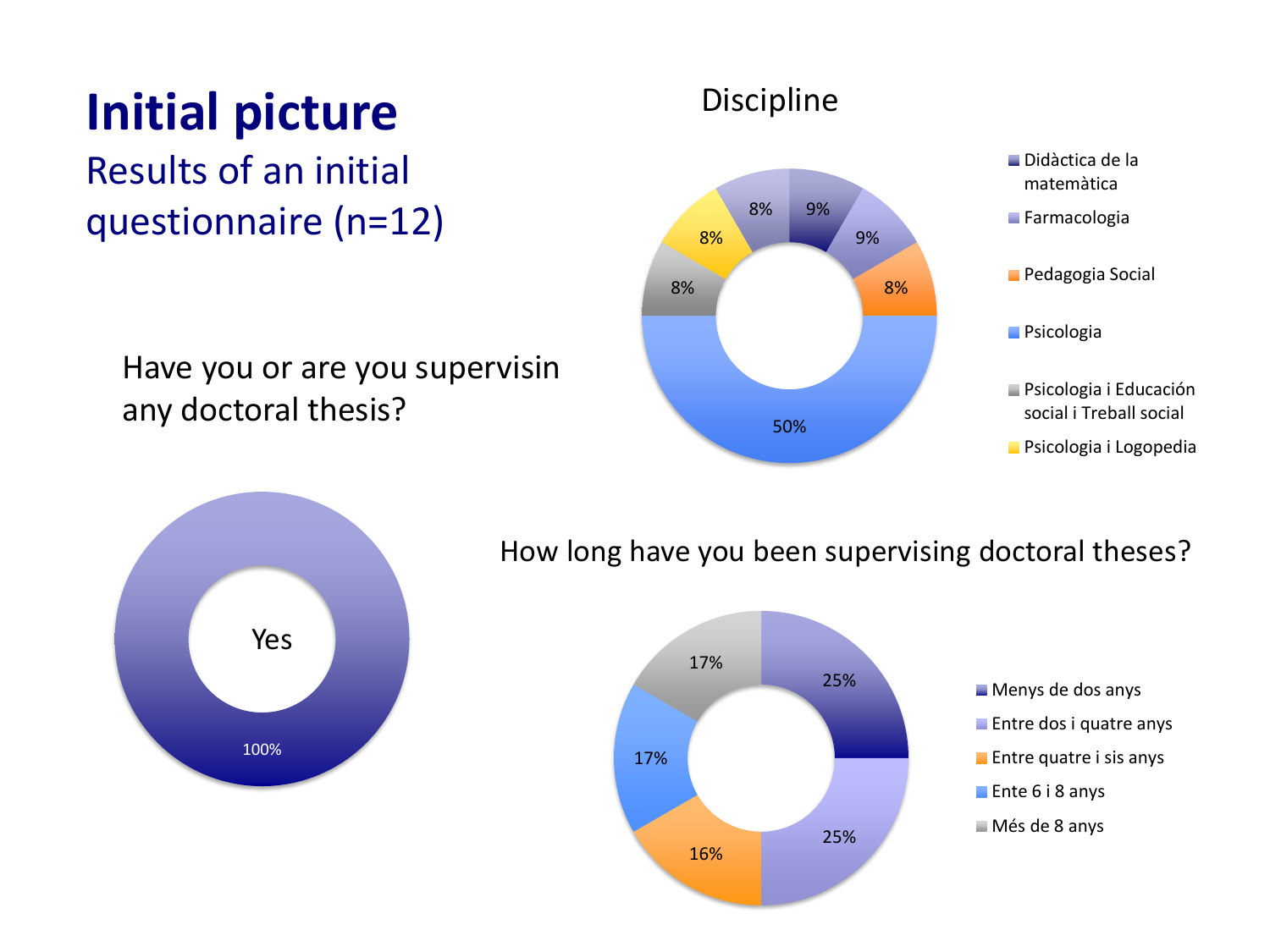How many of these theses have already been completed?



#### How many theses do you supervise at the moment?

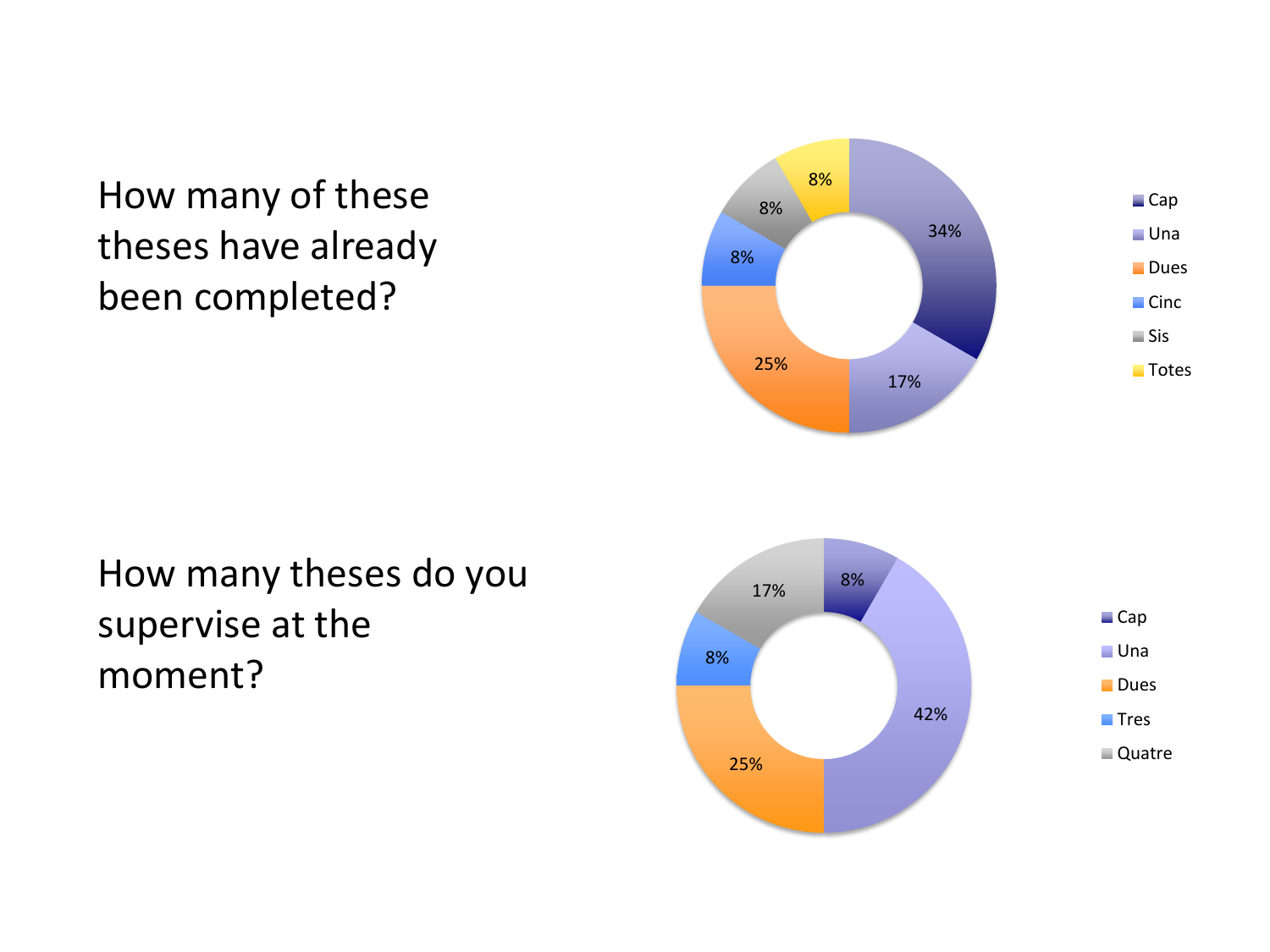What format are the majority of the theses you are currently supervisin?





How many of the theses you are supervising at the moment are in a cosupervision modality?

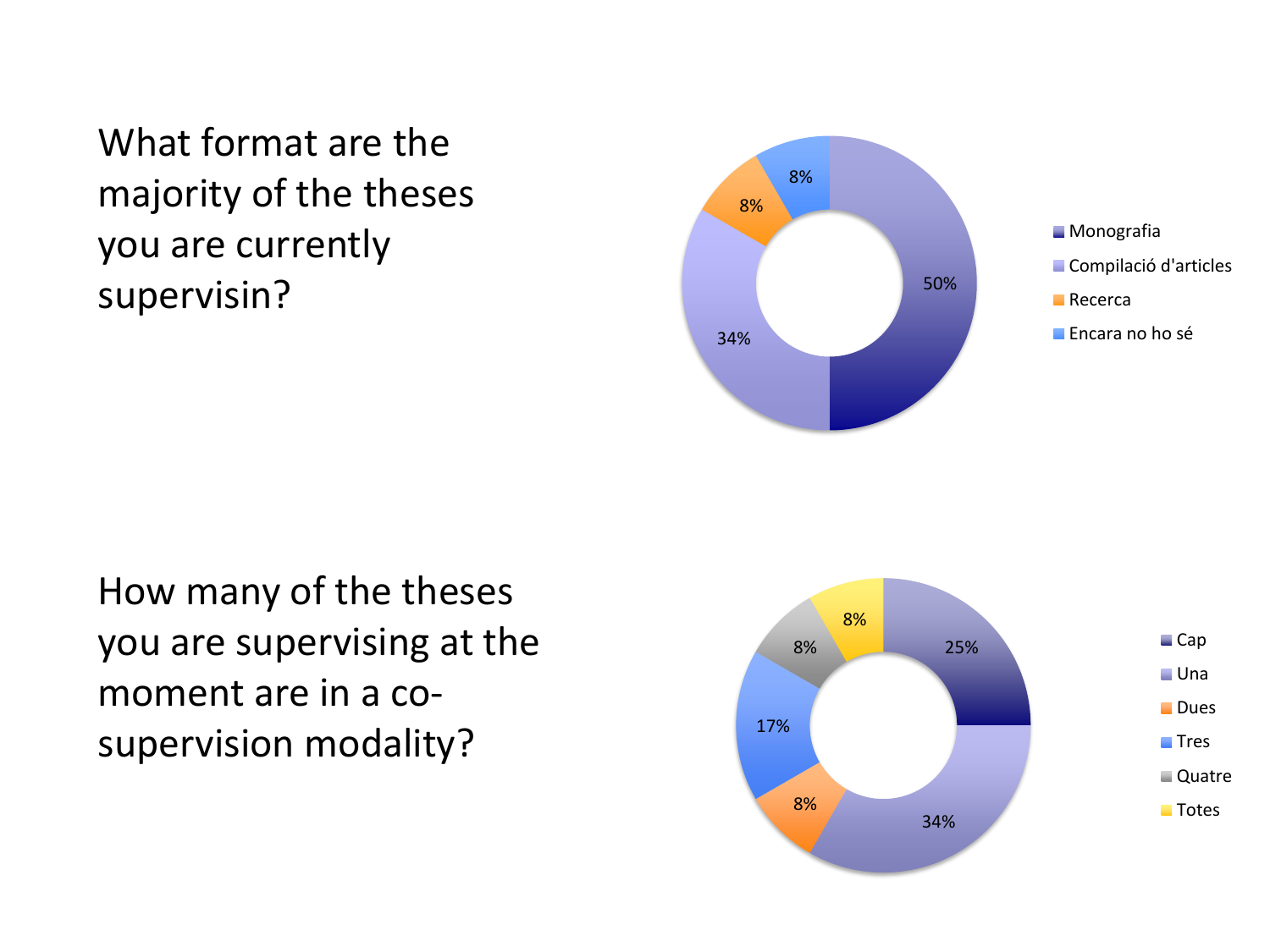How often do you meet with your doctoral students about their thesis?



What factors determine this frequency?

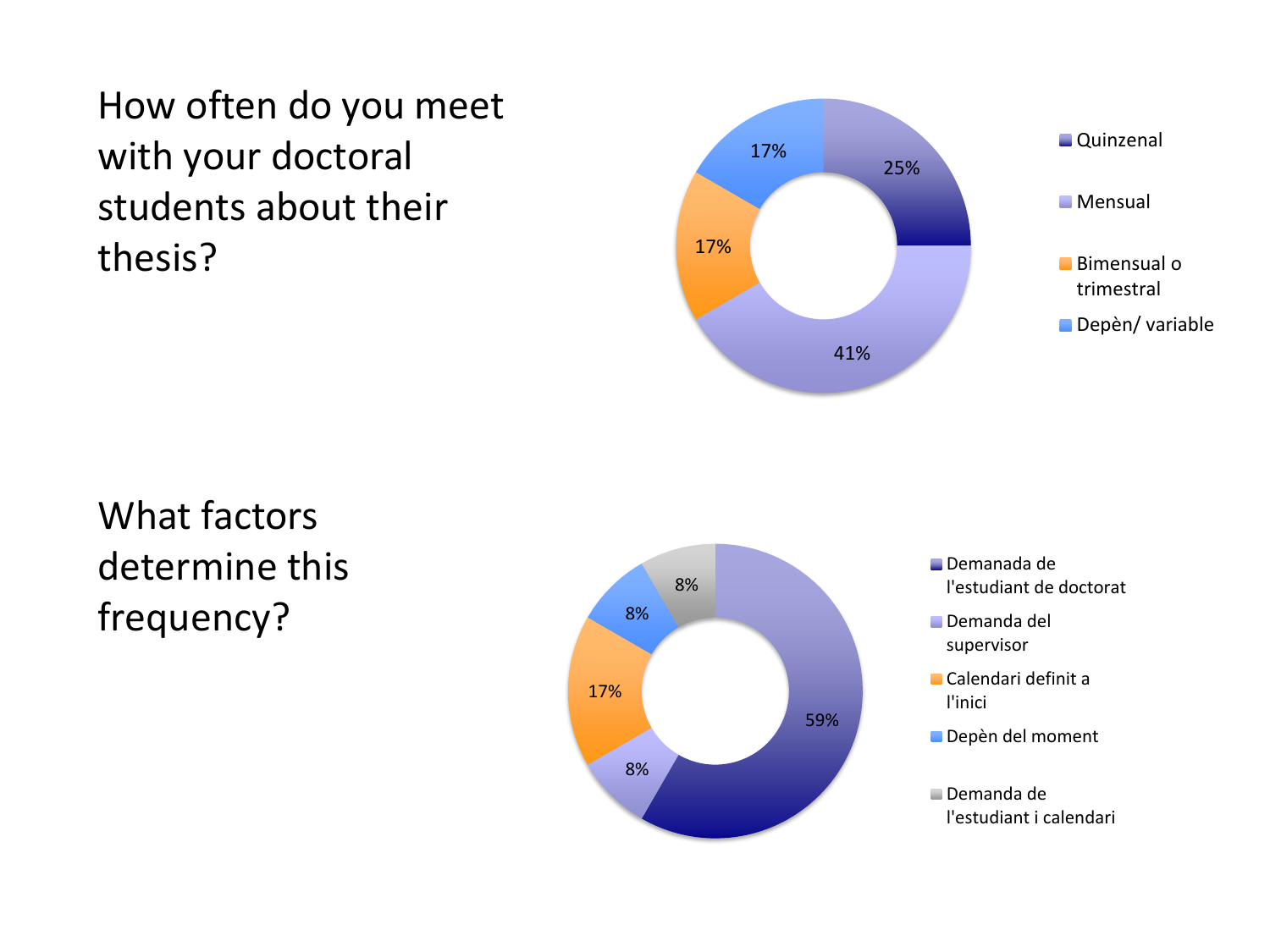Normally, the meetings are...

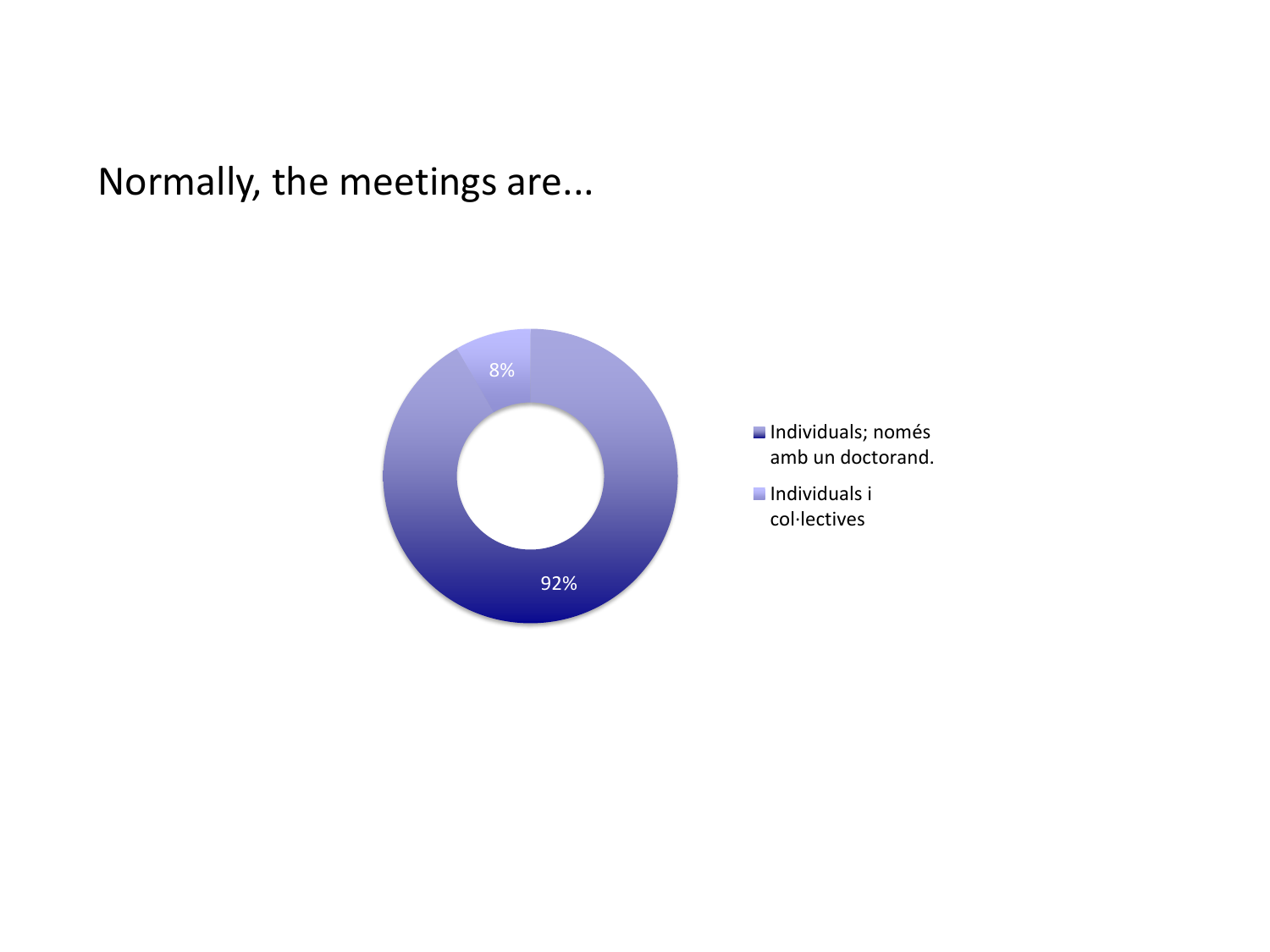## PhD students of the 21st century

- New academic demands
	- Limited time to finish the doctorate
	- Individualized training activities during the PhD
	- Publication during doctoral studies
- Changes in the research profile
	- Research directed at the challenges of the society (new formats of doctorate)
	- High mobility and internationalization
	- Job uncertainty (risk career)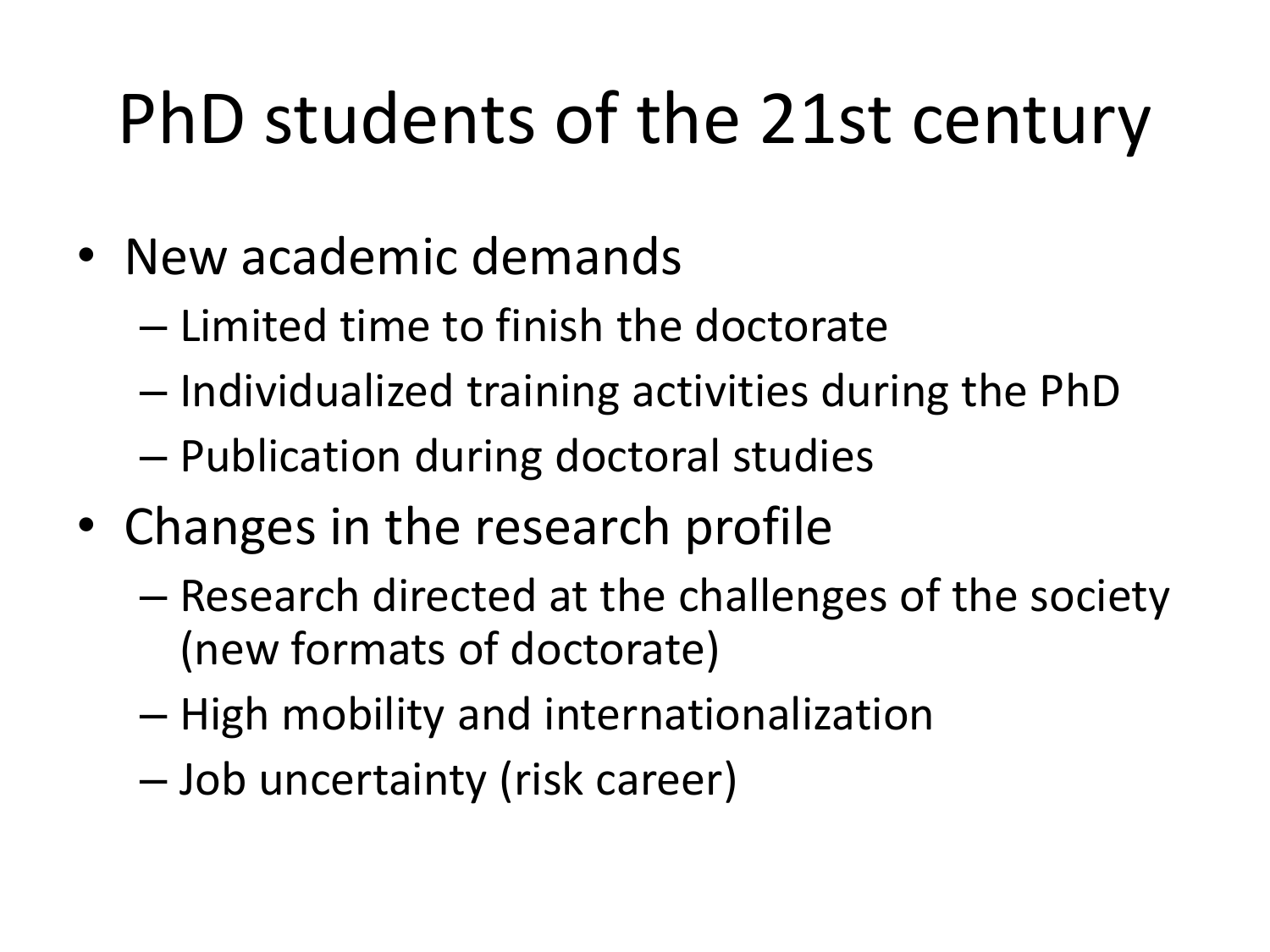# PhD students of the 21st century

#### • Changes in outputs and products

- Monograph thesis? Thesis by publication?
- Publications? Co-authorship?
- Alternative options?

#### • Changes in the processes

- Who chooses the topic of the thesis?
- Collaborative writing?
- Who decides the research stays?
- More than one supervisor?

#### Identity changes

– From student to collaborator?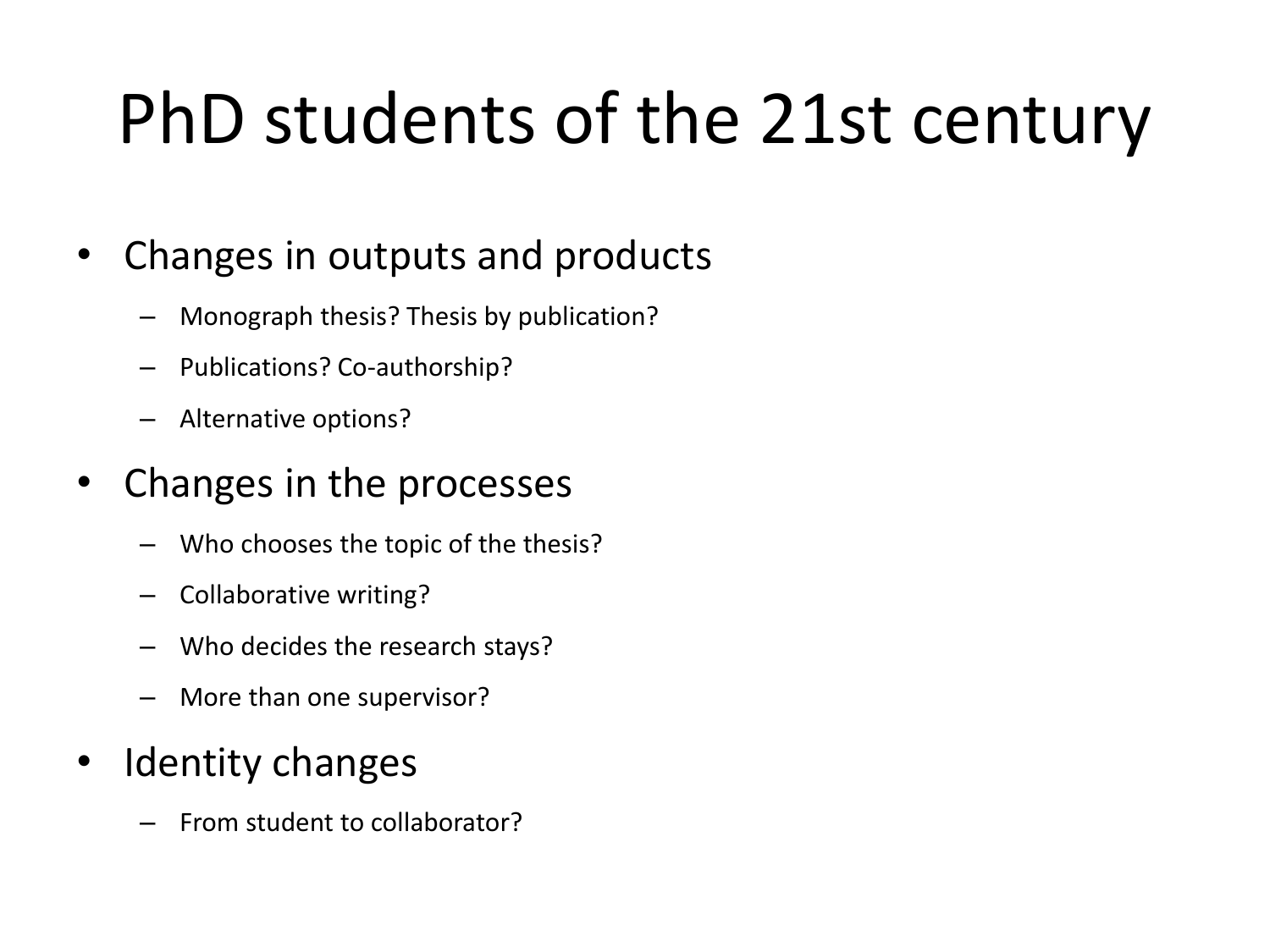# PhD students of the 21st century

- Main difficulties (student perceptions)
	- Scientific writing and academic communication
	- Supervision
- Training for the new challenges
	- Scientific writing
	- Supervision (changes, new forms of supervision)
	- Ethical issues
	- Individualized trajectories
	- Support network
	- Contacts network
	- Balance between academic and personal life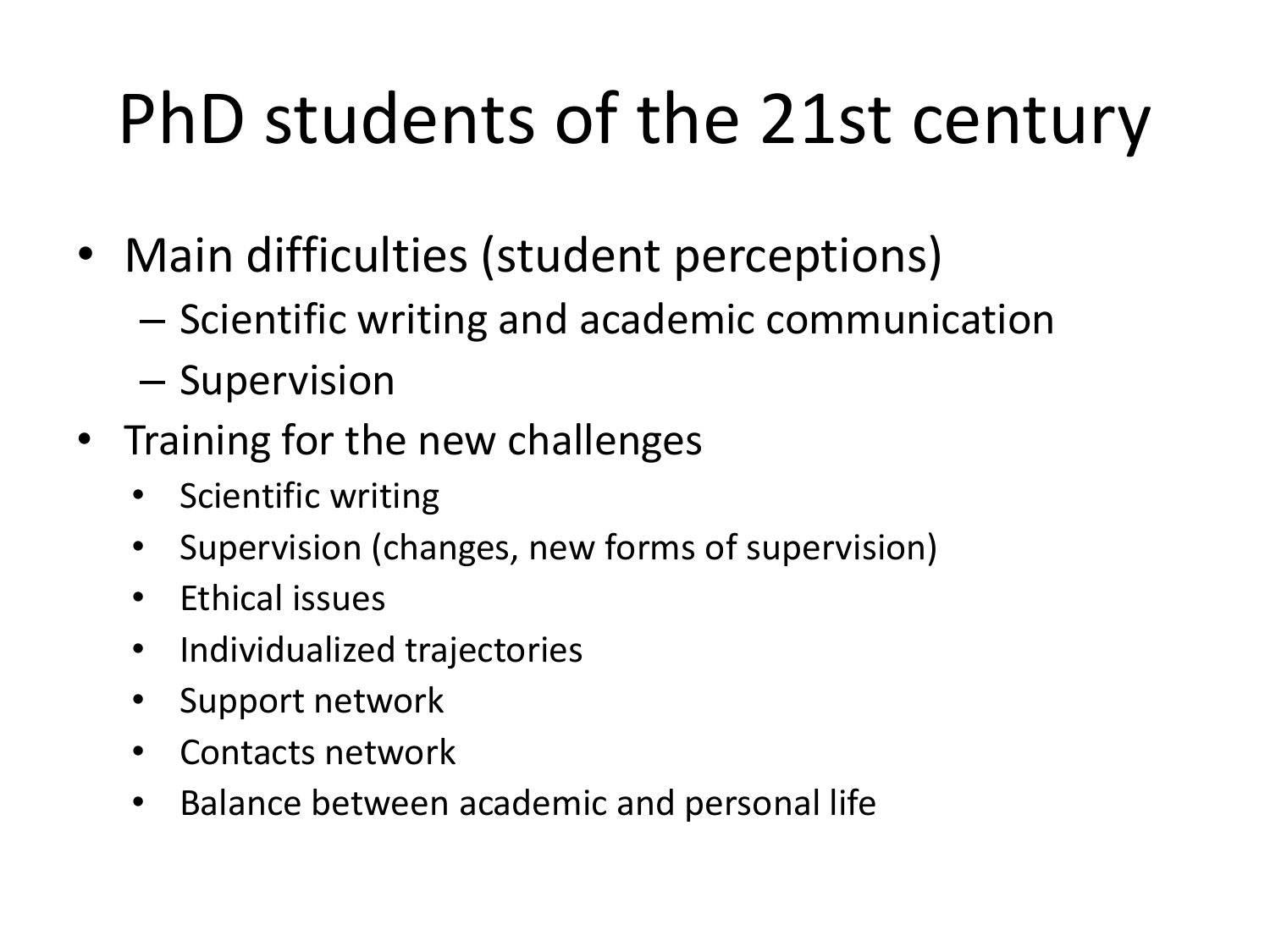### [www.redes-id.com/cuestionario](http://www.redes-id.com/cuestionario)

La aplicación web es accesible desde cualquier explorador y presenta tres interfaces:

- 1. Cuestionario interactivo, personalizable y epistémico, con 23 preguntas sobre los eventos sianificativos del doctorado (positivos y negativos), redes de apoyo doctoral, nivel de satisfacción y desarrollo de la identidad investigadora. La aplicación envía un recordatorio a los participantes para que completen el cuestionario 1 vez al mes durante 12m. Respuesta cerrada categorizada (siempre con opción "otros" personalizable) y abierta.
- 2. Base de datos con resultado a tiempo real sobre: a) Dificultades y problemas típicos; b) Situaciones de éxito típicas; c) Base de datos de orientaciones y estrategias para resolver los problemas; d) Características de la red de apovo doctoral; y e) Nivel de satisfacción.
- 3. Panel de administrador en el que se pueden crear y gestionar usuarios; definir su rol; crear, gestionar y programar las encuestas y los estudios; y realizar el seguimiento de los participantes.

\*Los resultados se pueden filtrar por universidad, disciplina y programa de doctorado.







Acceso: www.redes-id.com/cuestionario/ Usuario: Resultados/Resultados